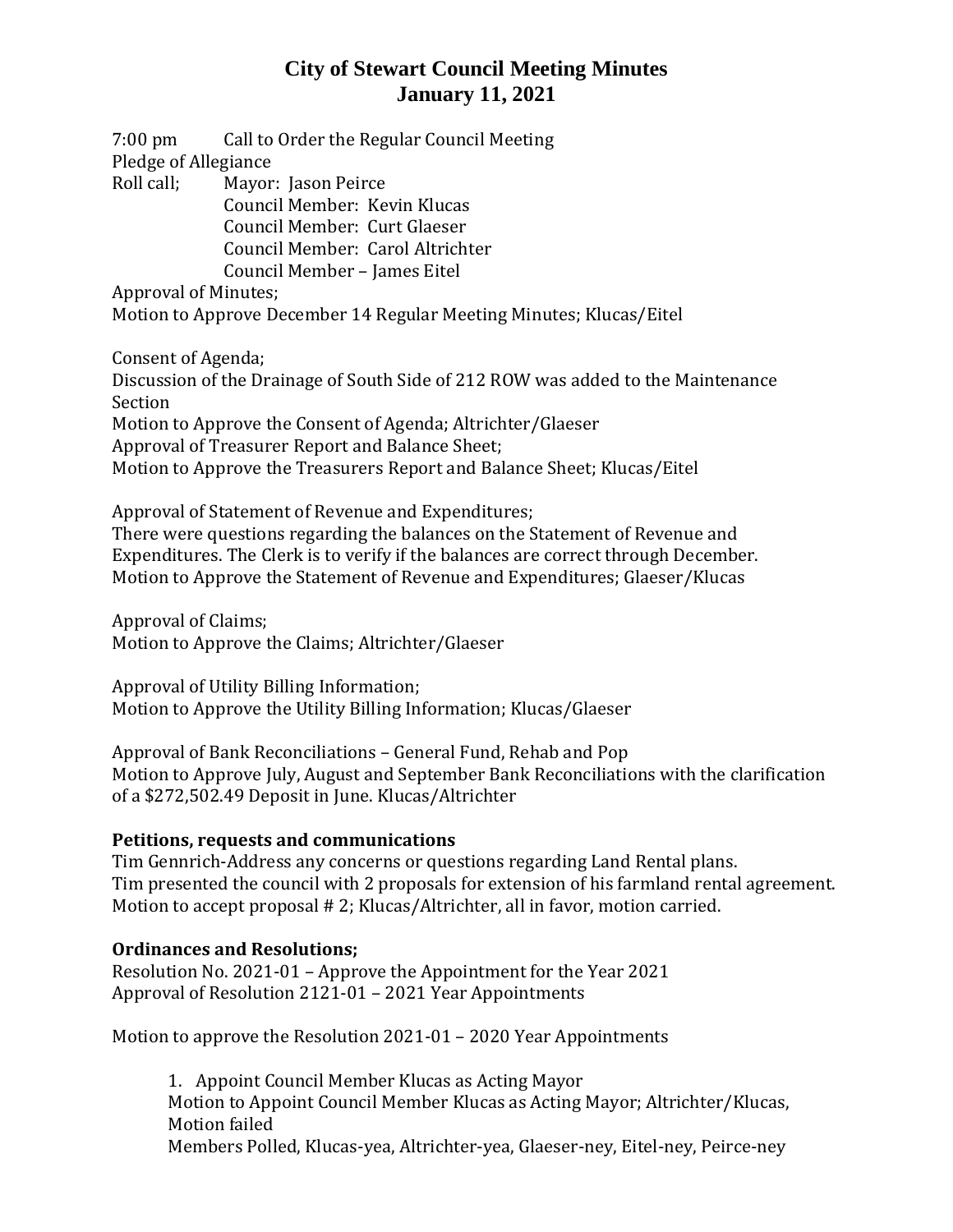# **City of Stewart Council Meeting Minutes January 11, 2021**

2. Appoint Council Member Glaeser as Acting Mayor,

Motion to Appoint Council Member Glaeser as Acting Mayor; Eitel/Glaeser, Motion carried

Members were polled: Glaeser – yea, Eitel – yea, Klucas – ney, Altrichter – ney, Peirce – yea

3. Approve Resolution No 2020-01- 2021 Appointments Motion to Approve remaining 2021 Appointments as presented; Glaeser/Eitel, all in favor, motion carries

Resolution No. 2021-03 – Approve the Increase of Health Insurance Contributions Motion to increase contribution to \$575.00; Klucas/No Second, motion falied Motion to increase contribution to \$550.00; Klucas/Eitel, motion carried Members polled, Peirce-yea, Altrichter-ney, Eitel-yea, Glaeser-ney, Klucas-yea

Resolution No. 2021-07 – Bowman Street City Resolution Motion to Approve Resolution No. 2021-07; Glaeser/Altrichter; all in favor, motion carries

### **Reports of Officers, Boards and Committees;**

- 1. Police Department Report Motion to Approve Police Department Report; Glaeser/Altrichter, all in favor, motion carries
- 2. Emergency Services Report Motion to Approve Fire Report; Klucas/Eitel, all in favor, motion carries
	- A. Fire Department
		- 1. Approval of Resolution No. 2021-02 Approving a Contract with GP & M for Award Management (SAM) Agreement
		- Motion to Approve Resolution No 2021-02; Klucas/Glaeser, all in favor, motion carries
		- Members polled; Glaeser-yea, Eitel-yea, Klucas-yea, Peirce-yea, Altrichter-yea
		- 2. Approval of Resolution No. 2021-04 Approving a FEMA/AFT Grant Application for the Purchase of Turnouts and SCBA

Motion to Approve Resolution No 2021-04; Glaeser/Eitel, motion carries Members polled, Glaeser-yea, Eitel-yea, Klucas-ney, Peirce-yea, Altrichter-yea

3.Approval of Resolution No. 2021-06 Approving hiring a Grant Writer Motion to Approve Resolution No 2021-06; Glaeser/Eitel, all in favor, motion passed

Members polled, Glaeser-yea, Eitel-yea, Klucas-ney, Peirce-yea, Altrichter-yea

- 4. Approval of Resolution No. 2021-08 Acceptance of a Donation from Collins Twp.
- Motion to Approve Resolution No. 2021-08; Klucas/Glaeser, all in favor, motion carried
- Members polled, Glaeser-yea, Eitel-yea, Klucas-ney, Peirce-yea, Altrichter-yea